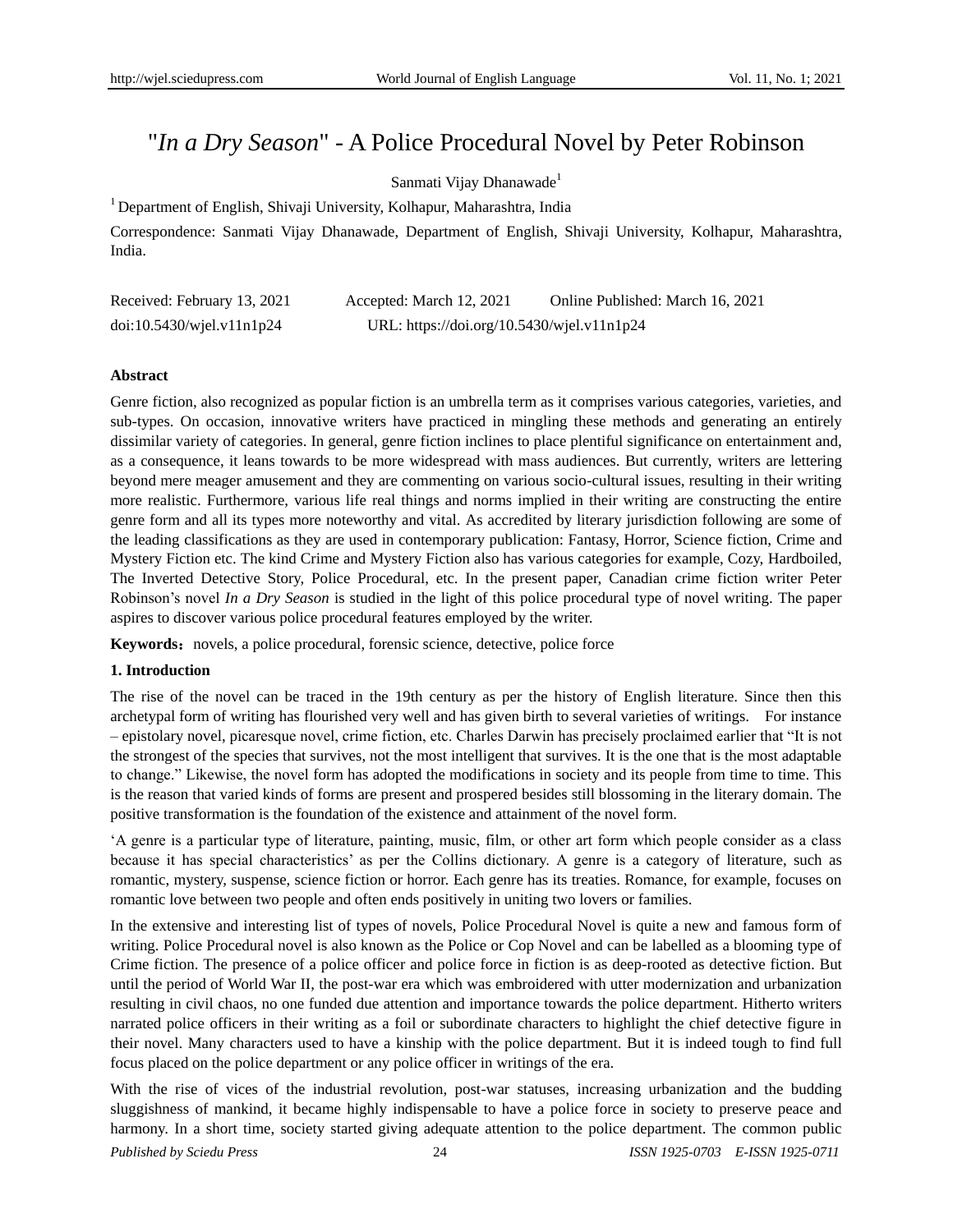sensed the requirement of giving importance to unappreciated workings accomplished by the police officers. After a long wait, authors of the era, correspondingly, fondled on giving due prominence to police officers in their works. Print media, television, etc. took prestige in projecting departmental generous activities in front of society. This profitable variation in crime fiction occupied its place in all over the literary realm. After the 1960s onwards Police Novel started flourishing in a wide way. This gave birth to different types of narrative techniques. The format, the type was different but the pivotal character that is police officer, the department, and inclusion of crime, criminal was the similar type. The main focus of the cop novel was and is on police and crime, upright things and proscribed happenings.

Largely, in such a form of the genre, it is presented that the detective is an associate of the police force. Therefore it is evident that the readers will read the extensive depictions of police force activities. Many of the times the central character works with a squad to reveal the secret, moreover, specialists from the several other arenas can make their entrances in the story. The protagonist of the novel retains rock-solid law-abiding vision and accomplishes the investigation procedure by following the police department's treaties.

This type of novel concentrates on police and criminals, but there are certain police procedures also on the prime line. The typical writers paid consideration to exemplify the exploratory practices of officers and departments. The typical crime preventive acts, its significance in society, the bravura of command and communiqué arrangements within the department, etc. also in the list, to consider in a serious manner. Progressively numerous scientific and technical things got implanted in this variety of novels. For example - DNA analysis, Dactyloscopy, Odontology, Anthropology. This is a constructive aptitude for modern science to the police department. With the assistance of modern scientific methods, apparatuses and procedures police officers can accomplish their responsibilities devoid of any life-threatening concerns or with little complications. This method of working has unquestionably succeeded in time-saving and energy saving dictums.

Noteworthy authors of this genre include Michael Dibdin, Elizabeth George, John Harvey, Reginald Hill, P. D. James, H. R. F. Keating, Val McDermid, William McIlvanney, Robert Daley, Ridley Pearson, Patricia Cornwell, Dan Mahoney, McKinley Kantor, Joseph Wambaugh, Ed McBain, Ian Rankin, Peter Robinson, etc.

#### **2. Peter Robinson: Crime Fiction Novelist**

British born Canadian crime fiction writer Peter Robinson is eminent for his crime novels and has also published a large number of other novels and short stories. Furthermore, a few poems and articles are also on his account. His Inspector Banks series is renowned. This series of novels have been translated into fifteen diverse languages. He is a celebrated literary figure for his well-crafted and multifaceted plots. His minute observations and expertise in detailing are praiseworthy; it succors his extraordinary art of characterization.

Peter Robinson accomplished a B.A. Honours Degree in English Literature at the University of Leeds. After this, he immigrated to Canada, in 1974 and obtained M.A. Degree in English and Creative Writing at the University of Windsor. He achieved his doctorate from York University, Toronto. He sometimes teaches Crime writing at the University of Toronto"s School of Continuing Studies.

Peter Robinson was felicitated by The Dagger in the Library (Golden Handcuffs in 1994-1996), an annual award was given by the British [Crime Writers" Association.](http://en.wikipedia.org/wiki/Crime_Writers%27_Association) Additionally, he has acquired Martin Beck Award, Grand Prix de Littérature Policière - International Category, Edgar Award for the Best Short Story, Anthony Award for the Best Novel, Macavity Awards for Best Short Story, and Barry Award for Best Novel.

Robinson was invited to be a part of The Detection Club in 2006. The significant club was formed in the 1930s by British crime writers, including Agatha Christie. It is a high-status thing and a sort of felicitation for any author to be a member of this well-regarded club. Robinson is a respected fellow of following clubs International Association of Crime Writers, Crime Writers of Canada, Crime Writers" Association, and Mystery Writers of America.

The literary career of the writer overtly demonstrates that the novel carved by him is a crime fiction novel.

#### **3. Theme of Murder**

In the present research paper, the main concern is Peter Robinson"s novel *In a Dry Season*, the tenth in the Inspector Banks series. The novel got published in 2000 by Macmillan publications at first. It has won the Anthony and Barry awards for best novel and was nominated for the Edgar, Hammett, Macavity and Arthur Ellis Awards. In 2001, it has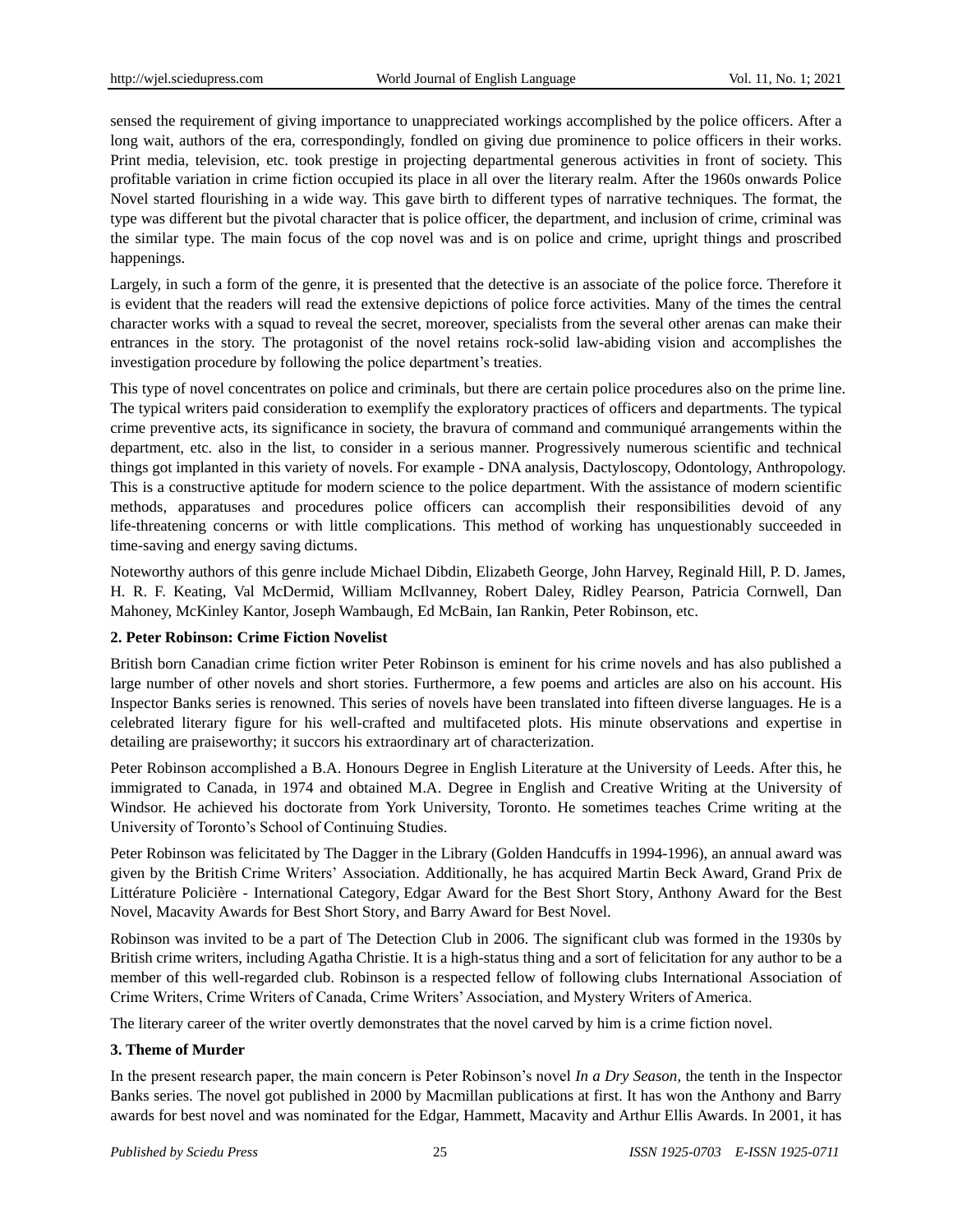also won France"s Grand Prix de Literature Policière and Sweden"s Martin Beck Award. It was honored as a New York Times notable book of 1999. The novel is much-admired as Robinson"s best and has received immense popularity and commercial response.

In the present novel, Adam Kelly, a 13-year school-going boy found a skeleton buried in a dried-up reservoir built on the site of a ruined village while playing over there and notifies about skeleton to the police department. This Thornfield Reservoir was formed in the early fifties and previously it was identified as Hobb"s End. Accordingly, readers do experience the era during fifties along with the wartime thrill. Two narrators narrate the story to recreate the past era in such a way that the reader starts living in that historic era. Over and over again readers are migrating from past to present and vice versa and try to connect the thread of the story. The story gives the impression of a typical homicide mystery blended with a couple of love stories, but the novel is stuffed with plentiful things in it to discover. In course of time, DCI Banks and his teammates discovered that the skeleton is of Gloria Shackleton formerly recognized as Gloria Stringer.

#### **4. Male Protagonist of Police Novels**

Peter Robinson has generated a fictional character entitled as DCI Alan Banks. Alan Banks holds the rank of Detective Chief Inspector in the Homicide and Major Crimes Department. As per convention of crime fiction writing, detective stories, police procedural genre, Peter Robinson has created Male Protagonist in his crime and mystery fiction series. With reference to four queens of crime fiction writing that is Agatha Christie, Dorothy Sayers, Ngaio Marsh, and Margery Allingham, one can straightforwardly conclude that Robinson has written his series abiding by the widely accepted decrees of crime fiction in the regard of formation of the Male Protagonist.

The central character of the novel DCI Alan Banks possesses a Higher National Diploma in Business Studies. He has undergone several police training courses. However, he has a sound knowledge of music. In addition, he is warmhearted towards literature so he keeps on reading various books. His observation ability is implausible. Nevertheless he does not look remarkably handsome but retains a striking personality which usually fascinates women.

A sense of balance between Professional and Personal Life of any police officer is the striking feature of that police persona. Keeping a good equilibrium and appropriate space between both things is essential. Alan Banks was married to Sandra. They have two children, a boy named Brian, who becomes a successful rock musician in future days and one girl called Tracy, who has good academics. Banks is a complete family man, beloved husband, and loving father. Whenever he has the time he always spends his time with his children. It is the unpleasant and uncovered truth that due to the overwork of the department, generally, officers do not find enough time to spend with their family. Often their family and acquaintances complain about their less involvement in family functions and societal programmes, the same case is with DCI Banks. He is always engrossed in his official work. Every so often he is considering family duties secondary. However, it is the quality of the protagonist of the story to retain an adequate balance between personal and professional life. Somehow the central character is capable of performing both the tasks at the same time.

#### **5. Use of Police Codes and Manners**

The present novel is brimming with usage of various police codes and manners. But the writing expertise of the writer has made the novel stress-free to comprehend for every reader of crime fiction. The writer has taken precautions while introducing new stuffs, procedures and techniques of the department and explained it in comprehensible manner to his booklovers. The idea of the Police department, its functioning scheme, its several divisions, numerous officers, their pecking order, is styled by the author in a diverse bravura with various characters and instances in his writing.

George N. Dove describes the police procedural as per two criteria; in his *The Police Procedural*, "First, to be called a procedural, a novel must be a mystery story; and second, it must be one in which the mystery is solved by policemen using normal police routines" (47). George N. Dove has concentrated on customary puzzle-solving story with the assistance of evidence along with the significance of policemen and his procedurals.

The very elementary code of prefix and designation is observed by the writer in very easy tactic. Police officers who are members of the Criminal Investigation Department (CID) or Special Branch and certain other units who hold ranks up to and including Chief Superintendent can use the prefix Detective before their rank and name. These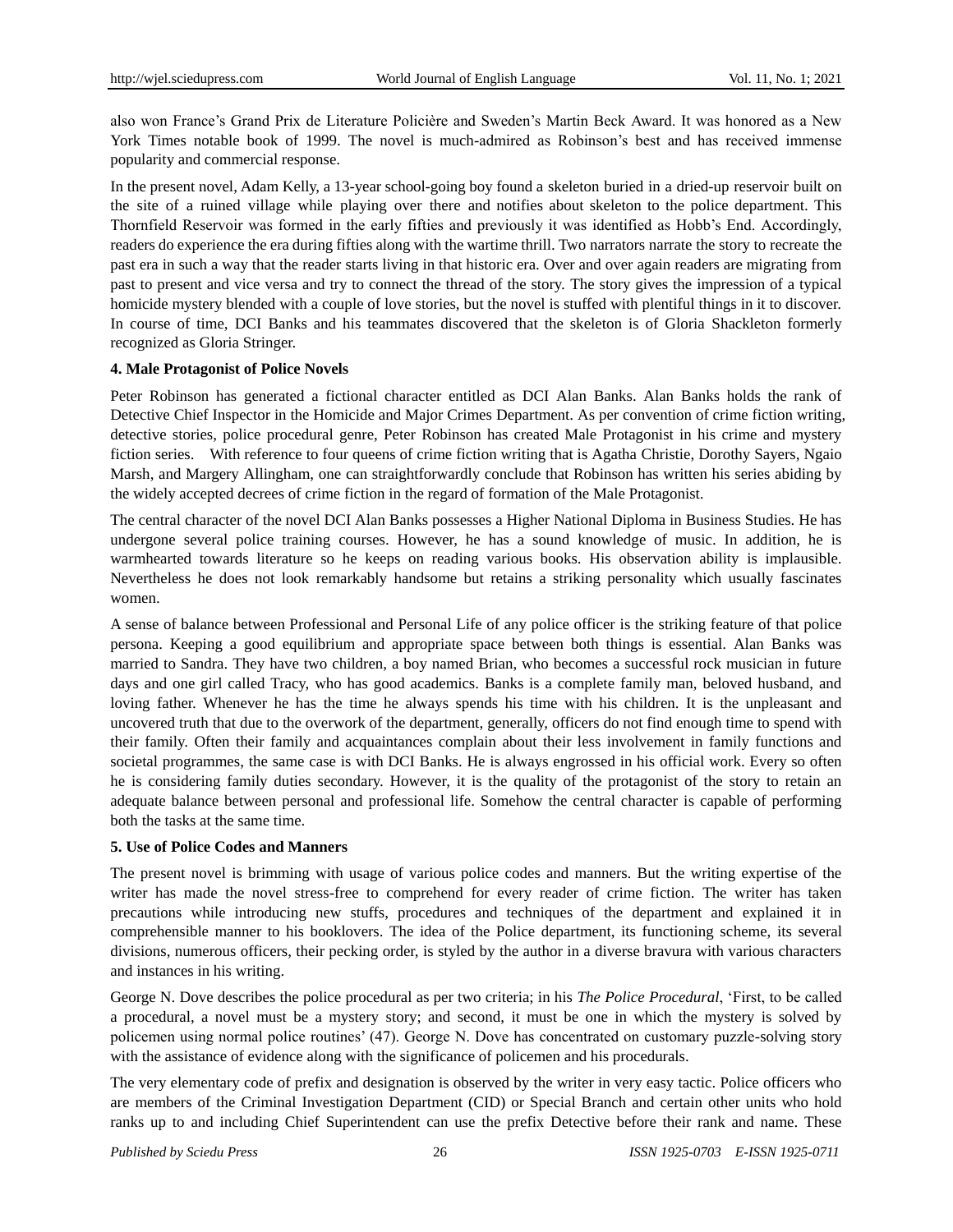officers play a very vital role in the department. For efficient execution of their work, these associates are accompanied by departmental training and techniques. Detective prefix indicates their ability to investigate and work efficiently.

Typically, writer Peter Robinson is skillful in particularizing. He produces a live picture of any character or situation in his novel vividly. The minute observation, microscopic details, eloquent language of writing leads readers to imagine and live the scenes of the novel, and to consider as a character of the novel. This expertise of Peter Robinson has proven very accommodating and apropos to follow the fundamental prerequisite of Police procedural novel writing. This proficiency has assisted the writer in depicting typical police codes and manners to create his novels more concrete and real. Though readers are reading fiction still they are facing actual life, genuine police officers, their codes and manners, their lifestyle, realistic cases, and factual felons too.

#### **6. The Designation**

In any organization and any department ranks or designation do exist for the better execution of any small task or big mission besides to maintain balance and harmony among officers. This system is universal, although in each nation and department its structure and name are different. The whole phenomenon is vital for the smooth functioning of the department. In the present novel series, the writer has dexterously employed this phenomenon. The chief protagonist of the novel series and the protagonist of every novel is DCI Alan Banks. DCI stands for Detective Chief Inspector of the British Police force. DS Annie Cabbot is assisting DCI Banks in the present novel. Concerning Annie Cabbot, the initial DS stands for Detective Sergeant. A Detective Chief Superintendent is of high-rank compared to the ranks of Detective Chief Inspector and the Detective Superintendent. As per the departmental standards, the designation of The Detective Chief Superintendent is the utmost title in the CID, and functions as the senior detective and commanding officer. The contribution of Detective Superintendent Gristhorpe in solving the murder mystery of the novel has great importance. Chief Constable Jeremiah Riddle also makes his appearance in the present novel. In fact, Detective Chief Inspector Alan Banks got appointed on this case by Chief Constable Jeremiah Riddle to head the investigation of murder mystery of Gloria Shackleton.

#### **7. Police Uniform Protocols**

Another routine of the department is of not using uniforms regularly as cited in the present novel. Alan Banks is a casual dresser as he believes in simplicity. He distastes wearing a tie and if he has to wear one, he will tie it loosely and leave his top shirt button undone. In the present novel, when DCI Alan Banks went to inspect the crime scene for the first time, his colleague DS Annie Cabbot assumed him as a normal citizen, not as a police officer. This confusion happened cause of the casual dressing of Banks. At times Banks hilariously commits that he doesn"t look like a DCI. At the moment in the novel, he is in his blue denim shirt open at the neck, with no tie, light tan trousers, and black wellington boots. At the same time, DS Annie Cabbot is also not following her official dress code. She was wearing blue jeans and a white blouse made of some silky material. Over the white blouse, she wore a herringbone jacket. Besides she had her black-rimmed sunglasses on.

When DCI Alan Banks and DS Annie Cabbot both went to London to take an official interview of Vivian Elmsley, sister-in-law of the victim, regarding the case, that time also both were in their respective civil garments. DCI Alan Banks wore a lightweight cotton summer suit and with it a red and grey tie, top shirt button undone. DS Annie Cabbot was looking very businesslike in a navy mid-length skirt and a silver-buttoned blazer over a white blouse. The duo was looking like normal civilians on their business excursion, not like typical police officers on their way of investigation of a murder case.

Readers can detect that the novelist himself has specified validation for the above-stated point, in the present novel. DCI Banks along with his colleague Annie Cabbot visited Bramley Town End, where Gwen and Matthew had lived, regarding Gloria"s murder case. As the narrator narrates:

> …Both were dressed casually; neither looked like a police officer. Sometimes, feelings against all forms of authority ran high on these estates. People spotted strangers quickly enough as it was, and they were naturally suspicious of anyone in a suit. Which was hardly surprising: on an estate like this, if you saw someone you knew wearing a suit, you assumed he had a court appearance coming up; and if you saw a stranger wearing one, it was either the cops or the social.

(279-280)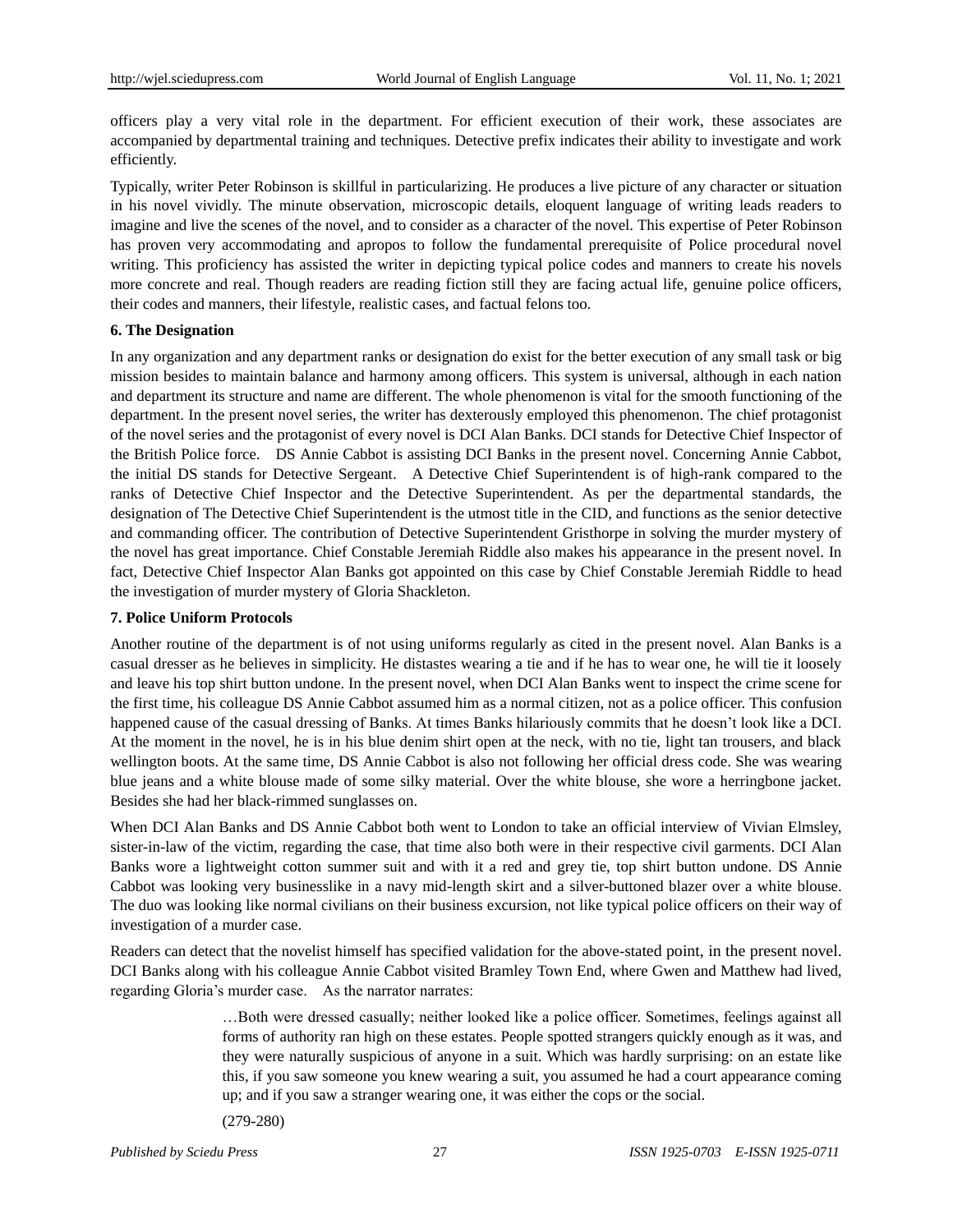Frequently, police work demands exploration and fieldwork. Officers need to interview people around the whole locality as per the need of the case. At times, they arrange interviews in public area for example caf  $\acute{\text{e}}$  hospitals, etc. At very single place and time they cannot explicitly demonstrate their real identity to everyone. Occasionally, they need to be secretive in search of the real felon. This is the reason that every time they cannot wear departmental uniforms and badges indicating their profession and rank. Throughout the whole novel, nobody is displaying any symbol, icons, and badges of the police department to indicate the identity as a police officer. Every police officer is dressed up like a civilian, very casually but decently. There is no deliberate exhibition of the police force, any special rights, reservations, hierarchy. It is beneficial to comprehend the reality of the crime scene at first hand. Due to this dressing modus operandi interviews and interrogations can be executed without any unnecessary departmental burden. Sudden visits and investigation, inspections can be performed without any annoyance. To capture the real felon without alarming is possible with the help of this manner of not demonstrating departmental icons publically.

#### **8. Around-the-Clock Police Profession**

The police officers" job is around-the-clock service. Whenever any officer gets a call from the department, society, or any help seeker person, a policeman needs to attend it without any delay and fault. Though the officer is on approved official leave, duty may demand him or her to rejoin the duty at any moment of the day. Then the police officer can"t display any choice of his own. Especially, if the higher authority is calling then it becomes a critical circumstance. Identical incidents often happen with DCI Alan Banks. He is on approved holiday and spending his day in painting his house to reduce his loneliness compelled on him cause of his betrayed wife Sandra. Secondly, he is calamitous as his son Brian did not score decent grades in his university exam. Besides, his son is not feeling bad or remorseful about his meager scores, and on top of that, he is commanding his opinions on his father. DCI Banks is experiencing a lot of family drama and mental stress. Although any police officer is facing emotive uproar in his private life, he can"t make that an excuse. In spite of emotional turmoil, he requests to complete his sanctioned work perfectly. He has to maintain a good amount of difference between his personal and professional life. He can't let his internal approaches hinder his departmental work. Similarly, DCI Banks is very competent in his work. He has mastered in maintaining fine equilibrium in his personal and professional life. Though he is upset by the family cataclysm, still he is answering the official phone call of his Chief Constable Jeremiah Riddle, right between his works, without any bitterness in mind, in the present novel. Peter Robinson"s male protagonist Alan Banks holds the rank of Detective Chief Inspector in Homicide and Major Crimes Department as mentioned earlier, and this designation and rank do not allow him to ignore or procrastination of any task. In this way, he gets assigned to a new assignment though he is on approved leave.

#### **9. Police Team Work**

Earlier crime fiction writers used to focus only on one detective or one police officer. Later on, they started concentrating on police officer along with his assistant and team. The modernization created varied departments within one department. Hence readers are offered multiple departments like traffic, robbery, fraud, homicide, juvenile, public morals (prostitution and gambling), internal affairs, cyber police, public relations, crime laboratory, police artists, bomb squad, SWAT team, SOCO team, etc. It is the indication that crime, criminal and its detection is teamwork. In real life, police officers like normal human beings need some support to solve the mystery of any crime. In reality, no one is superman or supernatural being to work alone and solve the mystery just like that.

Like other former principal characters, DCI Alan Banks, the protagonist of the present novel series, is the leading investigator who preserves various good qualities in his persona. Alan Banks is a reputed police officer with a good police record as an honest and competent employee. He is a virtuous team leader and a good teammate also. He enjoys working in a team and as a leader of his squad, he knows how to and whom to assign any work to his colleagues so the work gets accomplish sooner and better. He has sound knowledge of his teammates regarding their work abilities. He observes development in his colleagues furthermore as per the progress at times he gives compliments to them. Often he takes breaks and meals with his colleagues. At that moment he doesn"t bother about any higher or lower rank or designation. As per the police procedural genre, Alan Banks works with a team but still, he always casts an exclusive impression on readers. Every time compares to other officers he turns out as a different and more talented person.

In the present novel, DCI Banks is working with DS Annie Cabbot. At first, both are strangers to each other. But in course of time, the friendly nature of Banks paves the way to build good professional rapport between them.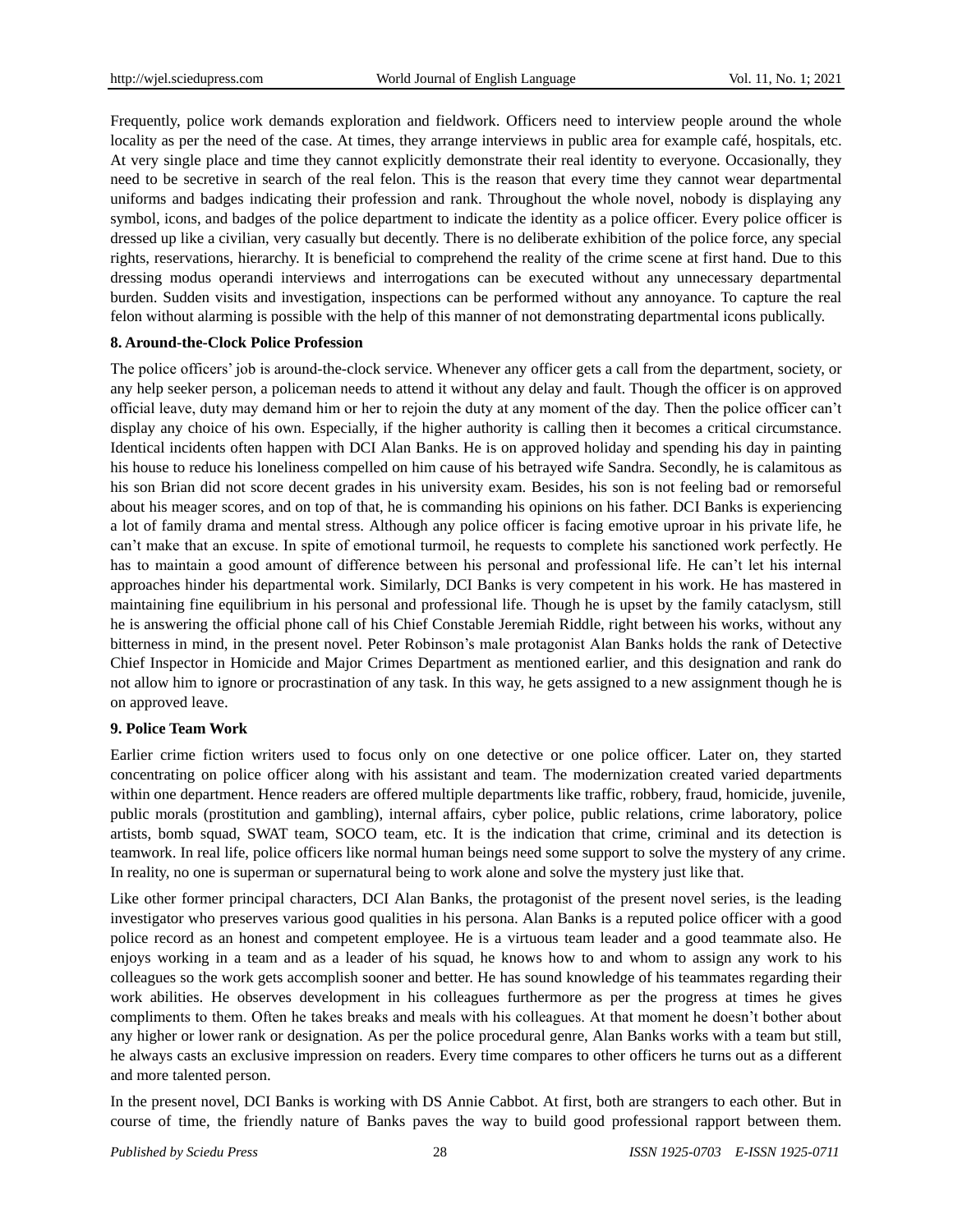Throughout the whole novel, one can notice friendly dialogues of both of them and scenes scattered everywhere. DS Annie Cabbot proves a great helping hand to DCI Banks. Her assistance truly helped DCI Banks to resolve the case.

Along with DS Annie Cabbot, DCI Banks works with PC Cameron, PC Bridges, DS Hatchley and other police officers. All are working with each other with great respect. They are fulfilling their assigned work efficiently. In consequence, it benefits DCI Banks to find out the real felon. Along with this police team, DCI Banks is seeking guidance from Detective Superintendent Gristhorpe. It is Gristhorpe, who confirms DCI Banks that felon must be from the American Defense Department, after observing a button given to him by Banks. It is a significant suggestion to DCI Banks. It helped Banks to narrow down the list of suspects. Throughout the whole case, DCI Banks is following and undergoing strict instructions and observation of Chief Constable Jeremiah Riddle also.

#### **10. The Police Protocol of Taping off the Crime Scene**

Taping off the area where the crime has taken place is an important and very fundamental police code. It tends to protect other citizens from troubling the crime area and things around it innocently or mistakenly. It is a kind of protection of the area for further analysis. Passing reference of taping off the crime scene is mentioned in this novel wherein DCI Banks interrogates DS Annie Cabbot about taping off the crime area that is Thornfield Reservoir as he observes the area was not taped off.

In this way, the detective of the story is not the almighty, not like a superhuman being or super cop trying to resolve the case alone without any sort of assistance and attaining sweet fruits of victory. In the police novel, the writer is keeping his/her pivotal figure smart, intellectual, valiant, brave but still a normal human being. Like real-life situations, these officers are functioning in a team. They are providing instructions and following the received instructions with the same consciousness. This is the truth of the life and police department. It creates a realistic picture in front of readers. Consequently, fiction becomes a fact of life. One requests to accept it as it is real and not fantasy. Maybe the truthfulness and realistic view is one cause behind the popularity of police novels.

#### **11. Use of Forensic Science in Police Investigation**

In ancient and medieval times the process of detecting crime and criminal and the final penalization was grounded on mythology, so-called paranormal powers, royal dynasty and jury of the society. In short, no science or technology was involved in it. The probationary process was widely based on the confession of the suspect. The representative of both parties" defendant and the opponent would argue in front of the society and then the social order or panel would give a verdict as per their understanding and presented speeches. This entire procedure has broadly relied on the confession of the person and so-called witnesses. The authenticity of any person or situation was always with a question mark.

As time has progressed, science and technology have given many benedictions to mankind. As per the developed time, the department also received its up-gradation. The modification was essential to cope up with the malevolent side of man and society who also got preceded instead of deterioration. Criminals of the contemporary era are indulging in diverse types of criminalities with various means. They are also accustomed to new scientific technology. They have unconventional methods to accomplish their sinning determinations. Hence to struggle with misfortunes of the new era the police officer also has to be up-to-date and abreast. Writers of this genre have mastered the skills of presenting criminals and crime solver officers in a blow for blow way. Such kind of cut-throat situation adds more mysterious magic and magnitude to the story of the novel. It definitely attracts readers of the new time. This is also one reason for the immense popularity of the genre. The modern scientific advancement got inserted in the crime detection process. It saved time and energy of law followers to maintain peace and harmony in society. It is normal to have certain things included in police novels such as DNA analysis, fingerprints, blood and hair samples, though it is not a Science Fiction. These things are not that widespread or common for masses. But still, police novel writers are ardent to use such things in their writings for numerous motives. At first, it is the necessity of the subject as per the present era. Secondly, to add trustworthiness to the writing, it is an adequate apparatus for the new age. Thirdly, to furnish the requirement of inventiveness, mystery, and inquisitiveness of newfangled readers, it is very supportive. Above all, these innovative techniques are broadly acknowledged and recurrently used in the law and order sector, now a day. Hence it converts obvious for writers to illustrate such things, tools, and techniques in their writings. To add to this, readers of modern times have broadly acknowledged such things. Not only, these things got accepted but also got popularized greatly by the class of readers of the new time.

*Published by Sciedu Press* 29 *ISSN 1925-0703 E-ISSN 1925-0711* A Scenes of Crime Officer (SOCO) is an officer who collects forensic evidence for the British police. They are also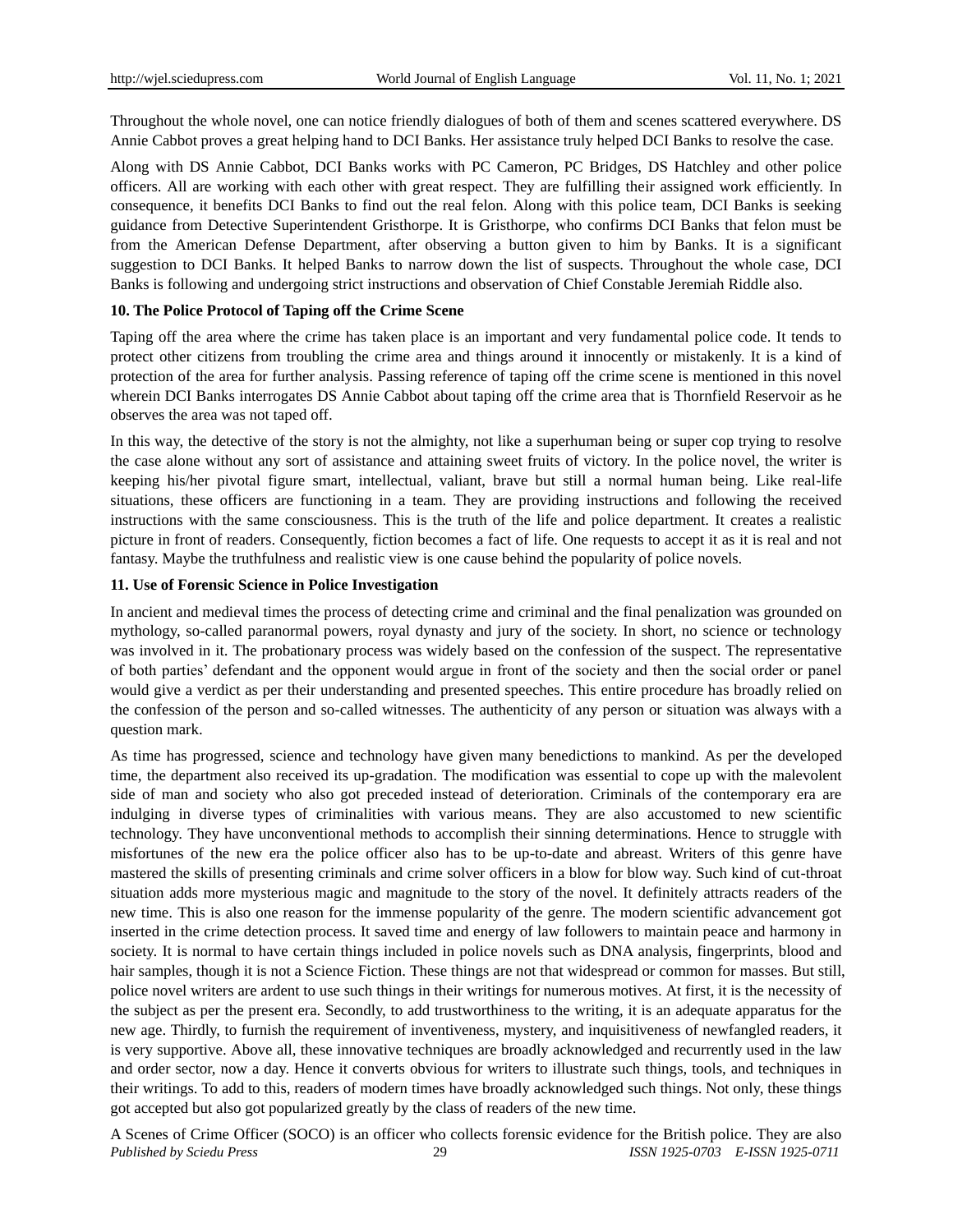referred to by some forces as Forensic Scene Investigators (FSIs), Crime Scene Investigators (CSIs) or Crime Scene Examiners (CSEs). SOCOs are usually not police officers but are hired by police services to help them with precise scientific data and evidences. This lineup gathers pieces of evidence with utter careful nature and gives collected concrete clues to the detectives of the Criminal Investigation Department and the forensic research laboratory. The SOCOs do not examine the crime or scrutinize proofs themselves. They can just accumulate it as they don"t hold any authority to investigate on their own.

In the present novel, there are ample amount of instances of usage of modern scientific-technical apparatus, procedures, and departments to dazzle readers which makes novel reading more spellbinding.

In one scene of the novel, the writer has narrated that DCI Alan Banks is discussing the case with his colleague DS Annie Cabbot and updating her about the recent activities about the case. He informs her that he had called his sergeant and instructed him to organize a SOCO team to dig out the bones tomorrow morning. A person called John Webb will be in charge as he has studied archaeology. Besides, he has suggested their odontologist, Geoff Turner to have a look at the teeth of the skeleton as soon as it can be arranged. DCI Banks also suggested DS Annie Cabbot arrange a Forensic Anthropologist. In one single scene and dialogue, the pivotal figure has given references to multiple departments, varied branches of science. This is the need of the case, story, and new age also. Writers of new phases have mastered this skill of modern, scientific techniques.

#### *11.1 Forensic Anthropology*

Forensic Anthropology is the branch of Physical Anthropology, on a legal platform, usually for the recovery, identification, and documentation of skeletonized human remnants.

As per Adam Kelly"s, a local boy, information police force initiated to investigate about the found skeleton. After investigation police department concluded that the skeleton was of Gloria Stringer and the crime must have happened more than fifty years ago. As per the instructions given by DCI Banks, DS Annie Cabbot, traced Dr. Ioan Williams, University of Leeds, a physical anthropologist with a fair bit of experience in forensic work.

The described discussion between Dr. Ioan Williams and DCI Banks is very technical. There are many references for scientific terms related to human anatomy for example –pubic, pelvic area, epiphyses, collar bone, clavicle, skull sutures, sagittal suture, endocranial closure, occipital and lambdoid sutures, skeletal anomalies, ligamentous tissue, etc. Moreover, there are references for some more techniques of science and technology – radiocarbon dating, carbonate testing, ultraviolet fluorescence test, histologic determination, Uhlenhut reaction, etc. At the end of the discussion, Dr. Ioan Williams indicated some marks on the skeleton"s ribs and pelvic area. As a result, all concluded that the person got brutally stabbed which caused that person"s demise. It is the microscopic observation, sound knowledge and firm concluding of Dr. Ioan Williams, confirmed that the skeleton is of a young girl, who got pierced bitterly numerous times and consequently passed away. The infinitesimal observation of Dr. Ioan Williams gave one more information about the girl that she must have given birth to a child only once in her lifetime. This is the amazing thing of science that the dry-dead skeleton is placing on a laboratory table without any living and concrete information but with the help of scientific techniques and observation, one can gather plentiful shreds of evidence about the owner of the skeleton. By observing the skeleton Dr. Ioan Williams anticipated that the victim had a physically healthy life. This is the strangest thing of science which can confirm the healthiness of a dead person.

#### *11.2 Forensic Pathology*

Dr. Glendenning an authorized departmental doctor, and top pathologists in the country added more information after inspecting the skeleton, of strangulation about the murder mystery. Dr. Glendenning provided information that the person got strangulated dreadfully and then perhaps got knifed pitilessly, to ratify the death of the person. Several strong and severe actions broke almost all vital body organs and that directed to the death of the person. Dr. Glendenning also added that he can ratify that the evildoer must have been a man, who was physically strong but became psychologically senseless and committed the homicide of a young girl in a very ruthless manner after pondering on strong marks on the skeleton.

#### *11.3 Forensic Odontology*

The entry and assistance of Geoff Turner, the Forensic Odontologist, is significant and precisely helpful to resolve the case in the present novel. He has provided valuable statistics to DCI Banks, regarding the victim. Forensic Odontology is the study of the distinctiveness of dentition, commonly known as the study of teeth. Geoff Turner calls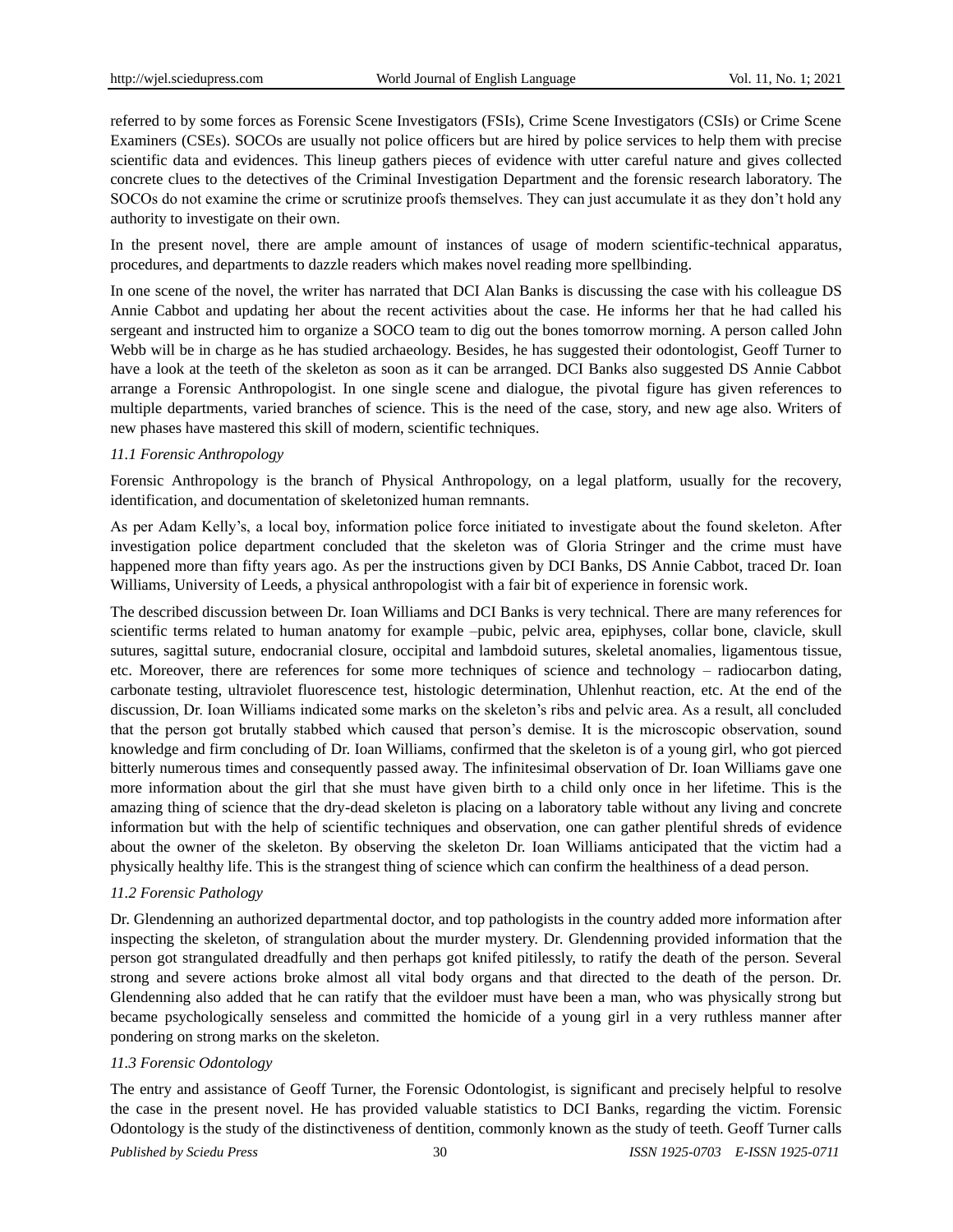DCI Banks and informs:

"... The third molars are  $up$  – that's wisdom teeth to you laymen – but the apexes haven't quite closed yet, nor have the medial sides of the incisal sutures. The third molars don"t usually come up until your early twenties, so there"s our first clue. Then the apexes are usually closed by the age of twenty-five and medials by thirty. Which makes her mid-twenties, give or take a year or two." (111-112)

This information flow is full of technical jargon but still any common reader can understand it properly. This is the skilled writing of the writer Peter Robinson that in spite of the scientific terminology the discussion is easy to comprehend for everyone. It is a kind of up-gradation of common man"s knowledge regarding Odontology, it seems. This is a good example that science can be of great help to the police department. With the help of the above-mentioned information, DCI Banks concluded that the victim was young, around 25 years old and got buried before the fifties. In this manner, Geoff Turner assisted DCI Banks to assume the timeframe of the victim"s death and burial.

# *11.4 Forensic Psychiatry*

Forensic Psychiatry is a specific branch of psychiatry which is applied to and grounded on scientific criminology. Peter Robinson has utilized this branch of scientific information in his writings throughout the Inspector Banks novel series. In the present novel also a writer has employed Forensic Psychiatry with the aid of the character named Dr. Jenny Fuller. DCI Banks is a good friend of Miss Fuller and she is a well-known lecturer in psychology and has experience of working in California and York University also. She has been on training courses with the FBI profilers. Her knowledge and plenty of experience in this field often extended a helping hand to the Eastvale police department.

DCI Alan Banks furnished Dr. Fuller with information of Matthew Shackleton, brother of renowned novel writer Vivian Elmsley and husband of murdered Gloria. He was caught by the Japanese and has spent a few years in their prison camps. He was pretty disturbed when he returned home. Finally, he ended up his life by committing suicide five years after the war. After listening to the sad story of Matthew Shackleton, Dr. Jenny Fuller rightly concluded about Matthew Shackleton in her peculiar psychological way. She exclaimed:

> "… if your man had indeed been a prisoner of war under such terrible conditions, then he was probably suffering from some kind of post-traumatic stress disorder." (342)

She further added that this post-traumatic stress disorder is caused by some severe natural or human atrocities. For example – rape, assault, kidnapping, military combat, floods, earthquakes, bombing, fires, etc. The symptoms are many and varied too like recurrent nightmares about the event, flashbacks and hallucinations are common.

DCI Banks is keen about the subject and existing topic hence in the flow of conversation he enquired about various case-related things. He questioned her about amnesia, so Dr. Fuller to clear doubts positively affirms in the following words:

> "Yes, there"s psychological memory loss sometimes. Believe me, most of the people who suffer from this would find the memory loss preferable to the persistent nightmares. But the problem is that strong feeling of detachment; estrangement and separation come with it. You can"t even enjoy your lack of recollection of the horror. People who suffer from PTSDs often find it difficult to feel or accept love, they become alienated from society, from their families and loved ones, and they have an extremely diminished in concentrating, hypervigilance, depressive or panic disorders.'(343)

The above-stated dialogue indicates the ruthless side effects of war engraved on Matthew Shackleton. Because of the war, he has suffered a lot, physically and mentally also. Due to the mental imbalance, he was not at all happy and healthy individual like the past. He is not able to perform his duties as a good husband and brother. Above all, though the war was finished, a kind of war was still there in his mind and brain. This inner and personal war was not letting him live his life peacefully. Finally, he committed suicide as if he was tired of fighting in his internal war.

Dr. Jenny Fuller"s opinions were very studious and technically true about Matthew. Readers can understand the lesson about war prevention and in case if someone is undergoing any mental trauma, that person needs special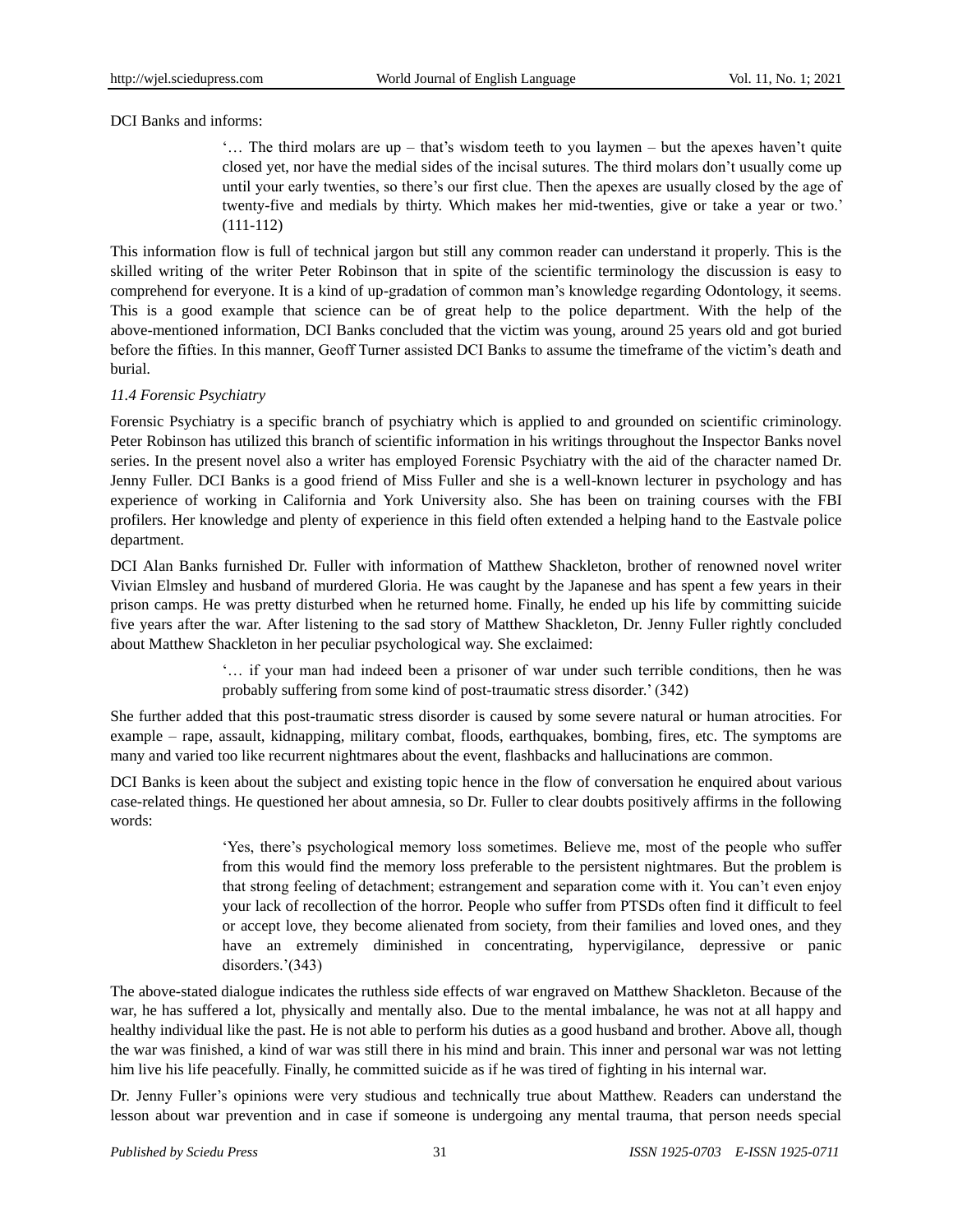attention and guidance. The physical wounds, burns can get heal but the strikes got on the mind cannot get cured.

### **12. Imprisonment of the Culprit**

The motto of any police investigation process is to determine the identity of the culprit along with its all details. In the present novel, with proper analysis DCI Banks and his team is successful in discovering the real culprit of the Gloria"s death that is Edgar Konig. The concluding pages of the novel are contributed to describe the final confinement of the murderer and judicial maneuvers. Readers along with the detective came to know that the murderer has committed the similar type of crime for many times before. The judicial system took decision and he got imprisonment for fourteen years. The societal denial and protestation against the culprit is a remarkable thing. The news of his sudden death during imprisonment brought good news for society.

#### **13. Conclusion**:

In a true sense *In a Dry Season* is a police procedural novel as it has several references of police codes. Writer Peter Robinson has smoothly followed various police codes and manners while writing. The depiction of the police department and its activities are without any distortion throughout the novel. The writer has given varied references to forensic science which are necessary and real. All are contributing to resolving the case. This novel is a perfect blend of crime, investigation, detection, forensic science, and police codes which caters to the need for a mystery, innovation, novelty and realistic view of readers of a new time. The judicial verdict and societal denial of the culprit demonstrates that vice will be condemned in the end and every wrongdoer will receive his or her adequate punishment.

# **References**

Charles, J. R., & Lee, H. (2010). *A Companion to Crime Fiction*. UK: Blackwell Publishing Ltd. 2010

Dove, G. N. (1982). *The Police Procedural.* Bowling Green, OH: Popular Press, 1982.

Priestman, M. (ed.). (2003). *The Cambridge Companion to Crime Fiction*, USA, Cambridge University Press, New York, 2003. https://doi.org/10.1017/CCOL0521803993

Robinson, P. (2011). *In a Dry Season*. London: Pan Books, 2011.

Thomas, R. R. (2000). *Detective Fiction and The Rise of Forensic Science*. UK: Cambridge University Press. 2000.

#### **Webliography**

[1[\]https://www.anglotopia.net/british-entertainment/brit-tv/brit-telly-101-understanding-b](https://www.anglotopia.net/british-entertainment/brit-tv/brit-telly-101-understanding-)ritish-police-ranks-mystery -shows/

Accessed on 10/11/2013

[2] [https://www.bl.uk/romantics-and-victorians/articles/the-creation-of-the-police-and-the-r](https://www.bl.uk/romantics-and-victorians/articles/the-creation-of-the-police-and-the-)ise-of-detective-fiction Accessed on 10/11/2013

[3] [https://www.bookbrowse.com/author\\_interviews/full/index.cfm/author\\_number/861/peter-r](https://www.bookbrowse.com/author_interviews/full/index.cfm/author_number/861/peter-)obinson

Accessed on 10/11/2013

- [4] https://www.britannica.com/art/detective-story-narrative-genre 10/11/2013
- [5] https://www.collinsdictionary.com/dictionary/english/genre 11/12/2013
- [6] https://www.crimesceneinvestigatoredu.org/what-is-forensic-science/ 02/01/2014
- [7] https://www.goodreads.com/author/quotes/12793.Charles\_Darwin 10/11/2013
- [8] www.inspectorbanks.com 10/11/2013
- [9] http://januarymagazine.com/profiles/probinson.html10/11/2013
- [10] http://medical-dictionary.thefreedictionary.com/deoxyribonucleic+acid 05/02/2014
- [11] https://www.police.uk/ 05/02/2014
- [12] http://www.thecrimehouse.com 05/02/2014
- [13] http://www.thrillingdetective.com/trivia/triv288.html 05/02/2014
- [14] http://www.topmystery.com/authors/biography/Peter-Robinson/ 05/02/2014